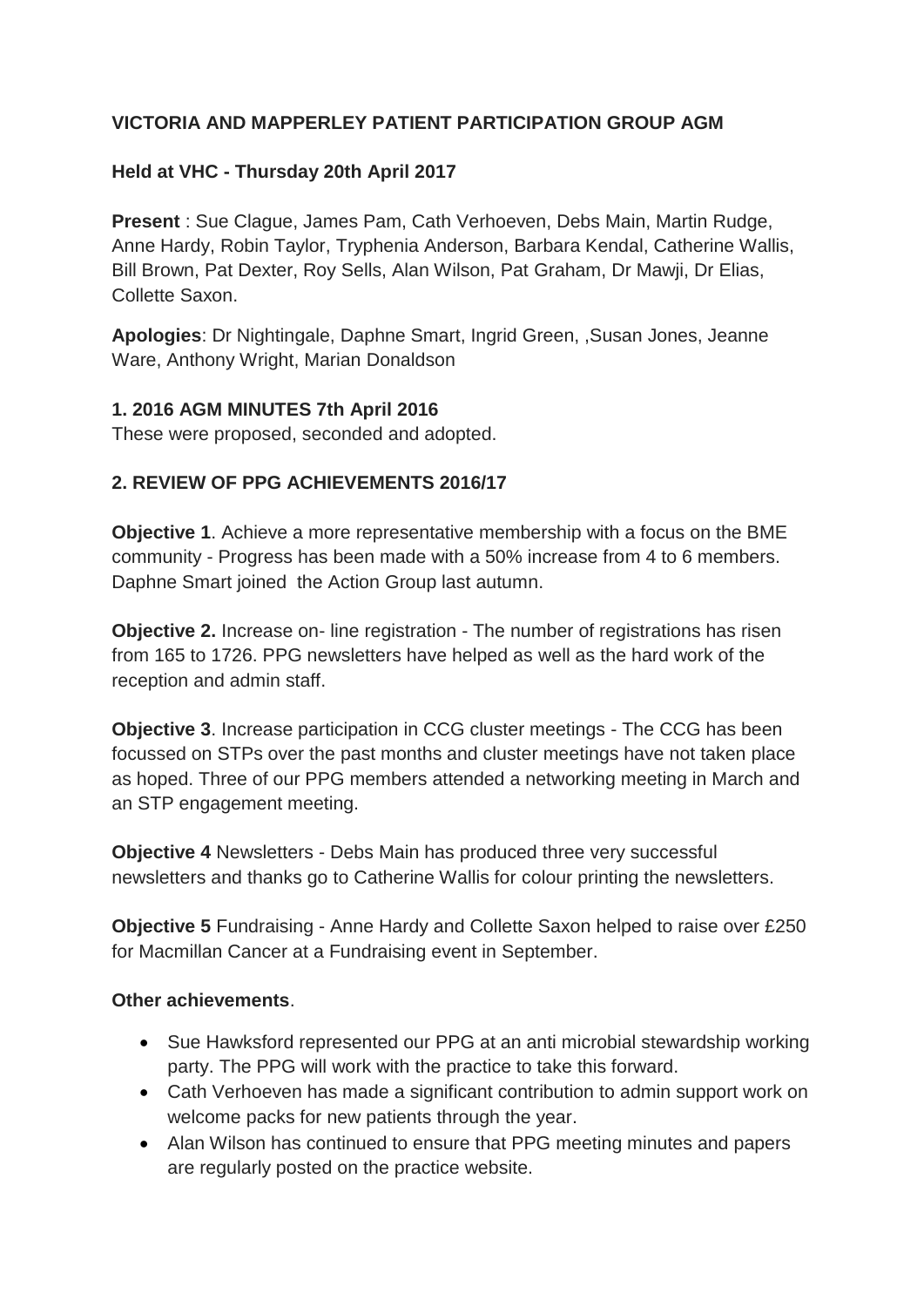• The new KFC outlet and associated traffic problems has caused considerable concern to the practice. Bill Brown updated the group on the situation. The PPG has taken the lead in liaising with the Highway Dept and Councillors on behalf of the practice. The County Council is sympathetic and is considering placing "no entry" cross hatching outside the practice and realigning the right turn heading north into the practice. Bill reminded the group that council and general elections are imminent but he is confident that any new regime will be supportive. The GPs thanked the PPG for the work undertaken.

# **3. RATIFICATION OF CONSTITUTION**

Amendments were proposed including fixed three year terms for Chair and Secretary. It was also proposed that future officials should be recruited from the Action Group if possible. This was agreed.

A suggestion was made to set meetings formally a year in advance and consistently at three month intervals in July, October, January and April (AGM). All amendments were approved.

## **4. PPG OBJECTIVES 2017/18**

James Pam outlined the proposed objectives to the group.

## **Objective 1. Improve ethnicity of membership**

By April 2018 the percentage of PPG members from the BME community should increase by 100% from 6 to 12. There was a discussion as to how to facilitate this including changing the times of the meetings (5pm was suggested). The issue of virtual membership was discussed which might facilitate increased membership from different groups. Anne Hardy has tried to recruit from Mums and toddlers groups at VHC. Dr Mawji suggested that we should revisit this initiative. James Pam also requested that the GPs continue to target suitable patients. Dr Mawji also suggested a targeted text approach to individuals which Collette Saxon will follow up.

# **Objective 2. Attendance at CCG network events to exchange best practice.**

This was supported.

### **Objective 3. Produce a practice newsletter**

The meeting agreed to the PPG continuing to edit three editions per year.

### **Objective 4. Coordinate a fundraising event**.

It was agreed to run the Macmillan initiative again in September.

# **Objective 5. Management of patient information in meeting rooms.**

Robin Taylor commented that the PPG notice boards have improved. It was agreed to continue the improvements in this important aspect of communication.